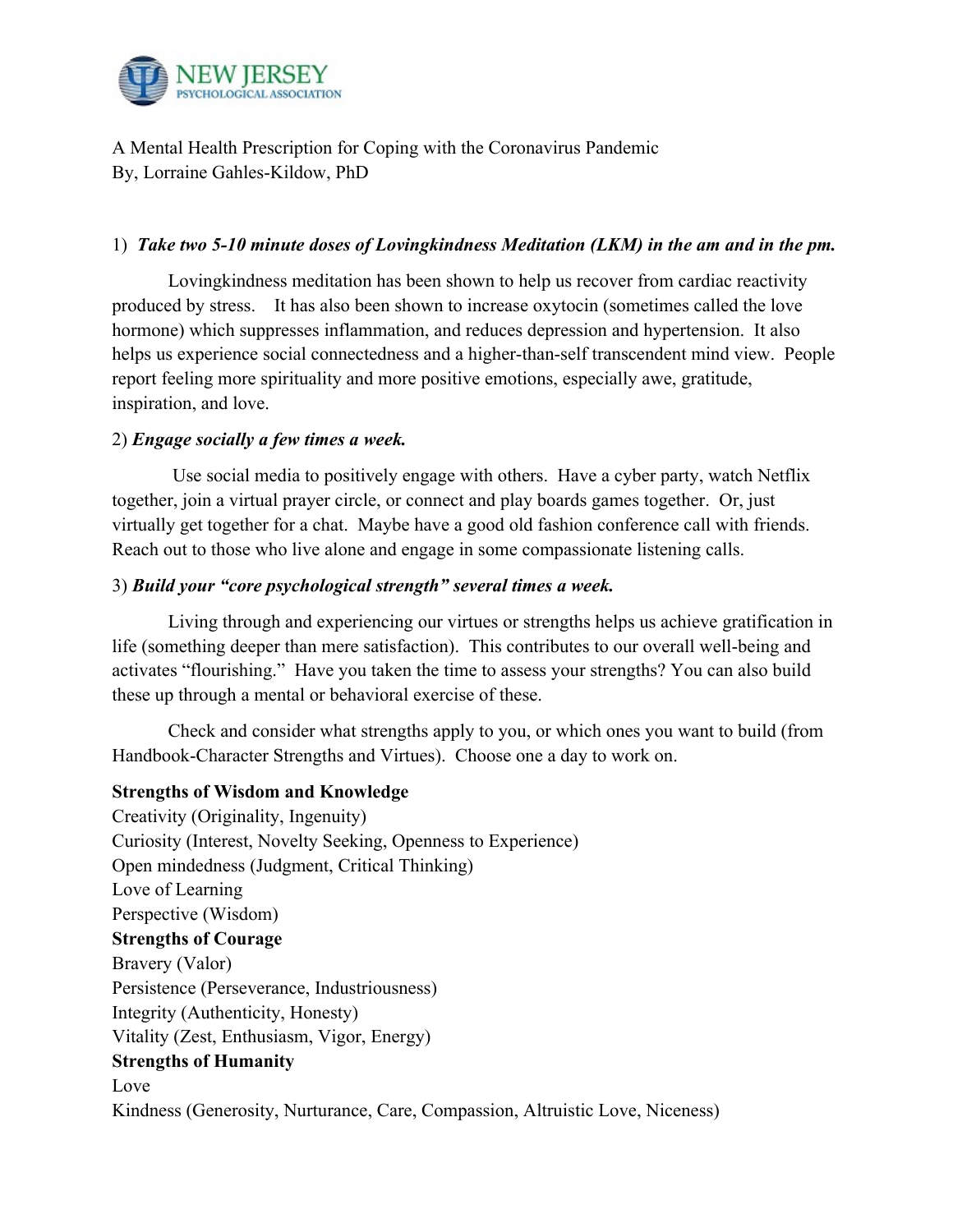Social intelligence (Emotional Intelligence, Personal Intelligence) **Strengths of Justice**  Citizenship (Social Responsibility, Loyalty, Teamwork) Fairness Leadership **Strengths of Temperance**  Forgiveness and Mercy Humility and Modesty Prudence Self-Regulation and Self-Control **Strengths of Transcendence**  Appreciation of Beauty and Excellence (Awe, Wonder, Elevation) Gratitude Hope (Optimism, Future-Mindedness, Future-Orientation) Humor (Playfulness) Spirituality (Religiousness, Faith, Purpose)

# 4) *Interval training - create pockets of positivity "POP"s and moments of meaning (and purpose) "MOM"s in your daily routine.*

Strategically induce positive emotions - jumping for joy, feeling peace, expressing love, finding awe, engaging in what interests you, building hope goals and pathways, savoring serenity, allow excitement about an event or project, be curious, find things that invigorate you. Invigorating emotions such as enthusiasm, and great interest or passion create a positive surge of energy and have been shown to be associated with better physical health too!

Strategically induce meaning and purpose. These are those transcendent goals/events. Ask yourself what gives me and my life meaning and purpose? Go and find your passion!

Either induce all or any of these or catch them when they occur and savor them and let them accumulate in your memory. Let it be your daily prescription.

#### 5) *Rest and Replenish*

Rest is so important to our mental, physical, and social health. Sleep deprivation increases anxiety and depression symptoms. It also reduces the ability to concentrate, solve problems, be creative and, as we all know, it increases irritability. It is generally agreed that 7.5 hours is the best amount of sleep to get. Some people need a little more and some a little less (but I do mean "a little"). Also, rest breaks are not "doing nothing," but rather they help us replenish our reserves and energy.

Relaxation breathing is also a form of replenishment. When we deeply breathe in and slowly breathe out, slowly making the out breath long, we engage our vagus nerve (the cranial nerve that connects our brain and heart and other internal organs), it stimulates the

Parasympathetic Nervous System (PNS) that has been called our calming system (the "rest and digest" system). Just as the Sympathetic Nervous System (SNS) stimulates our Fight, Flight, or Freeze response and spends our reserves, the PNS creates a physical, calming response and puts